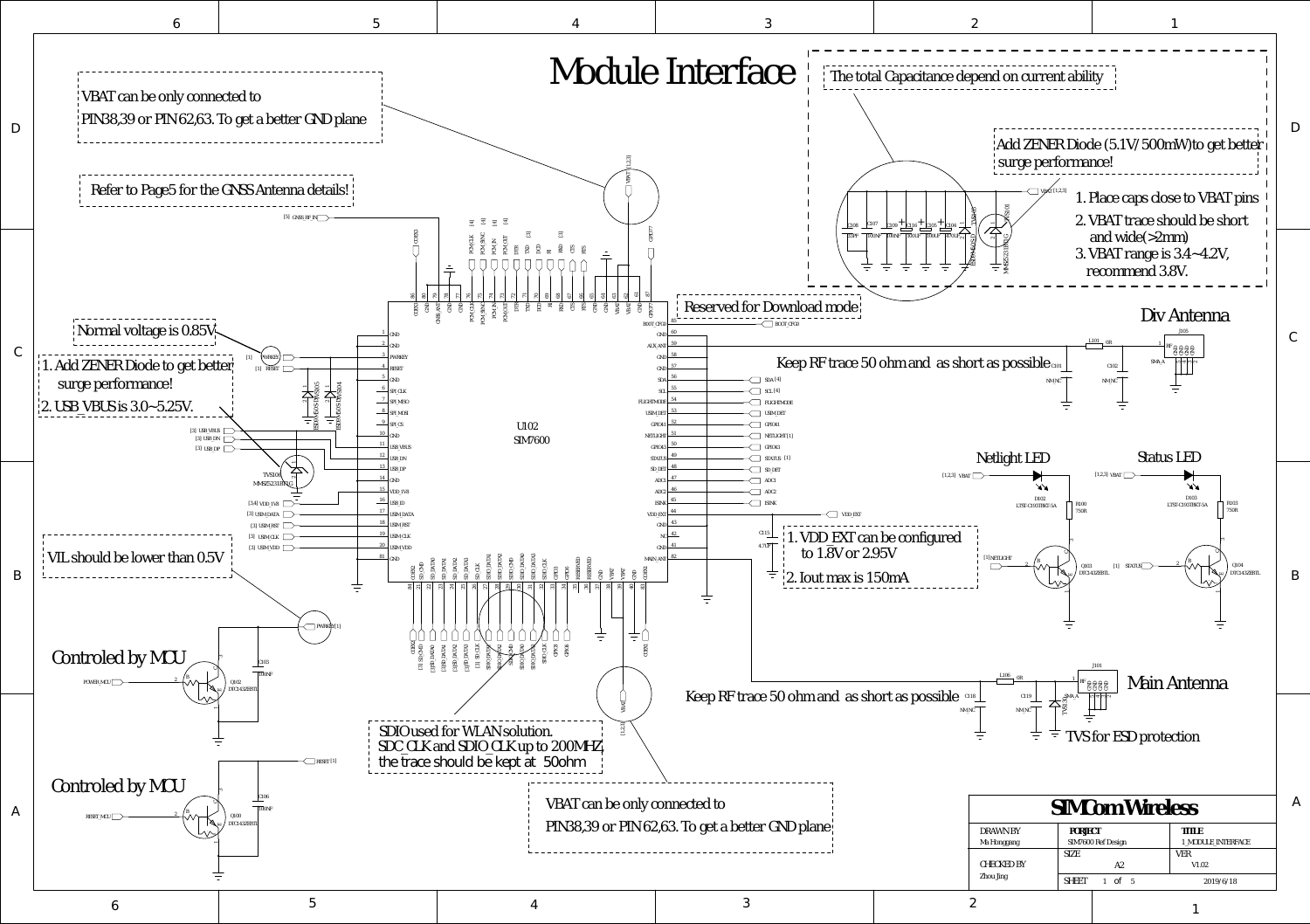| SIMCom Wireless         |                               |                                |  |  |  |
|-------------------------|-------------------------------|--------------------------------|--|--|--|
| DRAWN BY<br>Ma Honggang | PORJECT<br>SIM7600 Ref Design | <b>TITLE</b><br>2 POWER DESIGN |  |  |  |
|                         |                               |                                |  |  |  |
| CHECKED BY<br>Zhou Jing | <b>SIZE</b>                   | VER                            |  |  |  |
|                         | A2                            | V1.02                          |  |  |  |
|                         | SHEET 2 of 5                  | 2019/6/18                      |  |  |  |
|                         |                               |                                |  |  |  |

1



| $\mathcal{S}$                                                                                                                                                      | $\mathcal{Z}$ | $\perp$                        |
|--------------------------------------------------------------------------------------------------------------------------------------------------------------------|---------------|--------------------------------|
| sign                                                                                                                                                               |               | $\mathbf D$                    |
| $\langle 9V \rangle$<br>$\sum$ VBAT [1,2,3]<br>$\frac{5}{1}$<br>$C208$ $C213$ R204<br>$\sqrt{100NF}$ $\sqrt{33PF}$<br>$\overline{C}$<br>33KR<br>$\equiv$<br>吉<br>言 |               | $\mathsf C$                    |
| $\text{S}(V)$<br>FB200<br>$\bigcup$ VBAT[1,2,3]<br>R205<br>$\overline{7}$<br>NF<br>2.2K<br>$\frac{1 \text{KR}}{2084}$<br>吉                                         |               | $\, {\bf B}$                   |
|                                                                                                                                                                    |               | $\mathbb A$<br>SIMCom Wireless |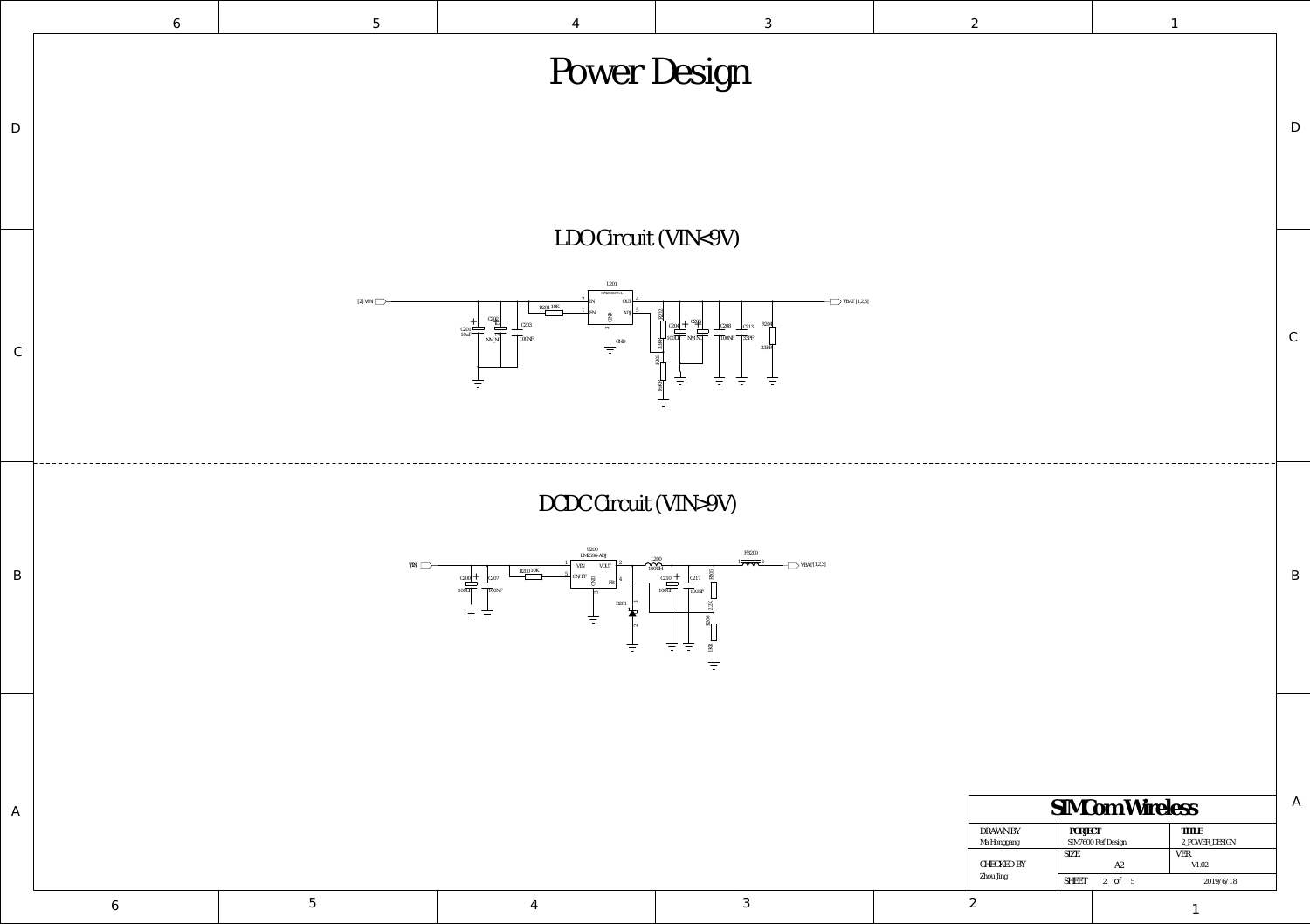6 5 4 3 2

| SIMCom Wireless                |             |                    |                |                              |
|--------------------------------|-------------|--------------------|----------------|------------------------------|
| DRAWN BY                       | PORJECT     |                    |                | <b>TITLE</b>                 |
| Ma Honggang                    |             | SIM7600 Ref Design |                | 3 USIM/SD/USB/UART INTERFACE |
| <b>CHECKED BY</b><br>Zhou Jing | <b>SIZE</b> |                    |                | <b>VER</b>                   |
|                                |             | A2                 |                | V1.02                        |
|                                | SHEET       | 3 of               | $5\phantom{0}$ | 2019/6/18                    |
|                                |             |                    |                |                              |

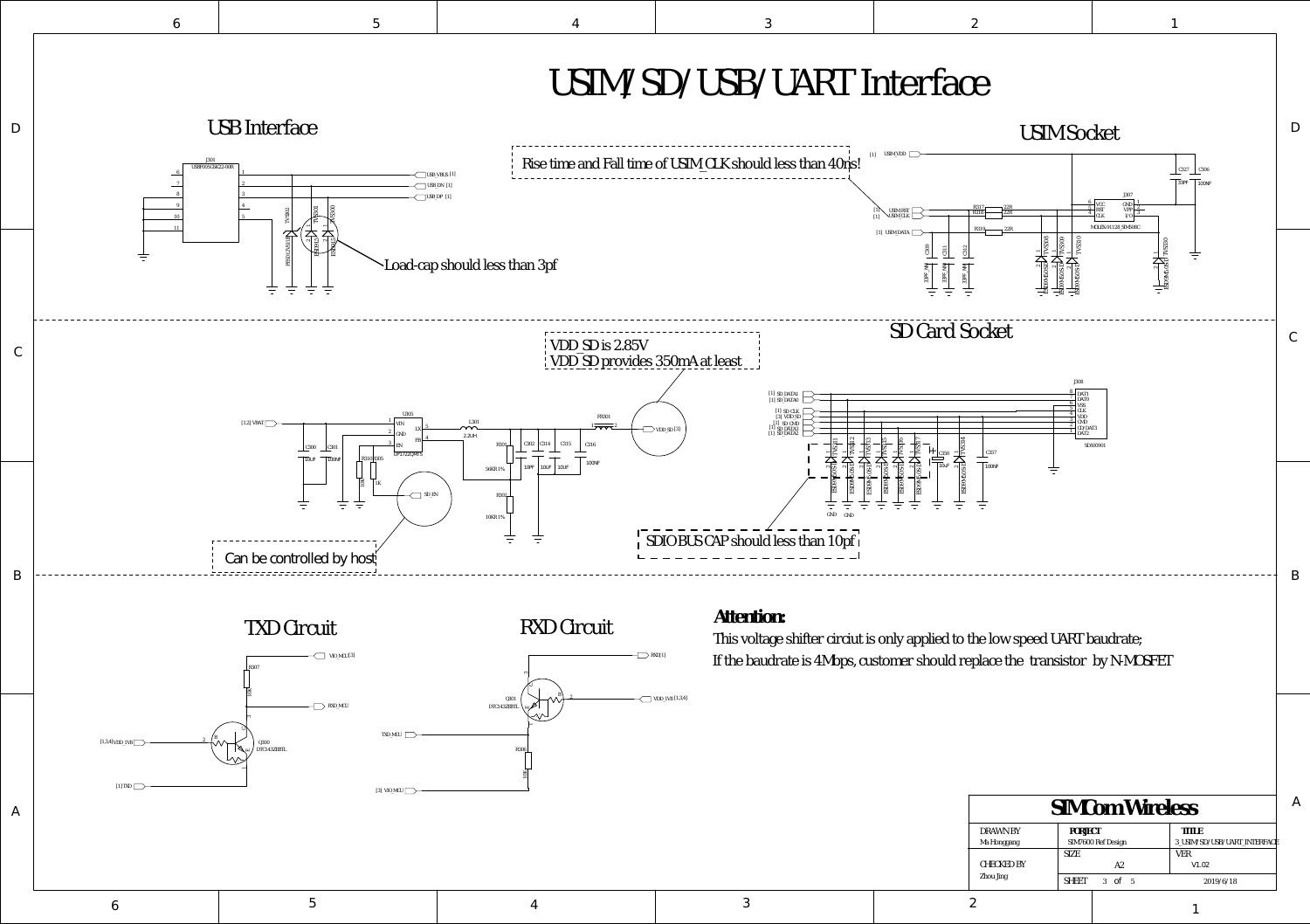A

6 5 4 3 2

6  $1$  5  $1$ 

1

SHEET 4 of

2019/6/18

Audio Design VCC\_3.3V VDD\_1V8  $\circ$ L401  $\overline{\mathbf{C}}$ 1KOHM C403 C416 1KOHM C415 C402  $T_{33PF}$ 4.7UF 10PF C404 C405 100NF VCC\_3.3V 100NF 4.7UF U400  $\circ$ PADGND 21<br>VDDA VSSA 3 AGND 2 AGND  $\equiv$  $\overbrace{ }^{1400}$ 4 **VSSSF** 17 VDDD<br>VDDSPK 1KOHM P<u>CM\_IN [1]</u><br>PCM\_OUT [1]<br>PCM\_SYNC  $rac{6}{7}$  ADCOUT VSSD 5 C400 AC<sub>IN</sub> C414 C401 C413  $rac{8}{9}$  FS <u>pcm\_clk [1]</u><br>[1] SPKOUT+ $\frac{14}{16}$ R401  $\frac{1}{10}$  BCLK<br>MCLK 10PF  $\Box$ 33PF 100NF 10UF 0R  $\frac{11}{12}$  SCLK<br>SDIO 13 VDD\_1V8  $\left(412 + \sqrt{412 + \sqrt{12}}\right)$  SCLK MOUT  $\left(13 + \sqrt{408 + \sqrt{12}}\right)$  EAR\_P  $\left(41\right)$  EAR\_P  $\left(41\right)$ C412 R402 R403 33PF 1 MICBIA 2.2K 2.2K  $\frac{20}{10}$  MIC+ AGND AGND  $VREF$ NAU8810  $[1]$  SCL  $\Box$ [1] SDA  $1406$  1 [4] MIC\_P R404 [4] MICBIAS 2.2KR [4] MIC\_N  $C407$   $1uF$ AGND Analog Audio 2.2KR C412 reserved for audio tuning R405 33PF 100PF<br>C423 T C424  $\frac{1}{\overline{100}}$ Close to module L433  $[4]$  MIC\_P  $\qquad$ OHM C425 33PF C426 100PF L434  $[4]$ MIC\_N  $\qquad \qquad \longrightarrow$ OHM C421 33PF C422 100PF AGND Handset  $\mathcal{A}^{443}$ [4] EAR\_P OHM C435 C451 33PF 100PF 100PF 100PF 2430 100PF 33PF 100PF 33PF 100PF TVS400  $\overline{\phantom{0}}$  $\overline{\phantom{0}}$  $\overline{\phantom{0}}$  $\overline{\phantom{0}}$ TVS403 TVS402 TVS401  $[4]$  EAR\_N  $\Box$  $\mathcal{A}^{445}$ PESD5V0S1BL OHM PESD5V0S1BL PESD5V0S1BL PESD5V0S1BL  $\sim$  $\sim$  $\sim$  $\sim$ 百 AGND close to handset connector ŧ <u>Lassassassassassassa</u>

A

B

C

![](_page_3_Figure_7.jpeg)

D

D

C

B